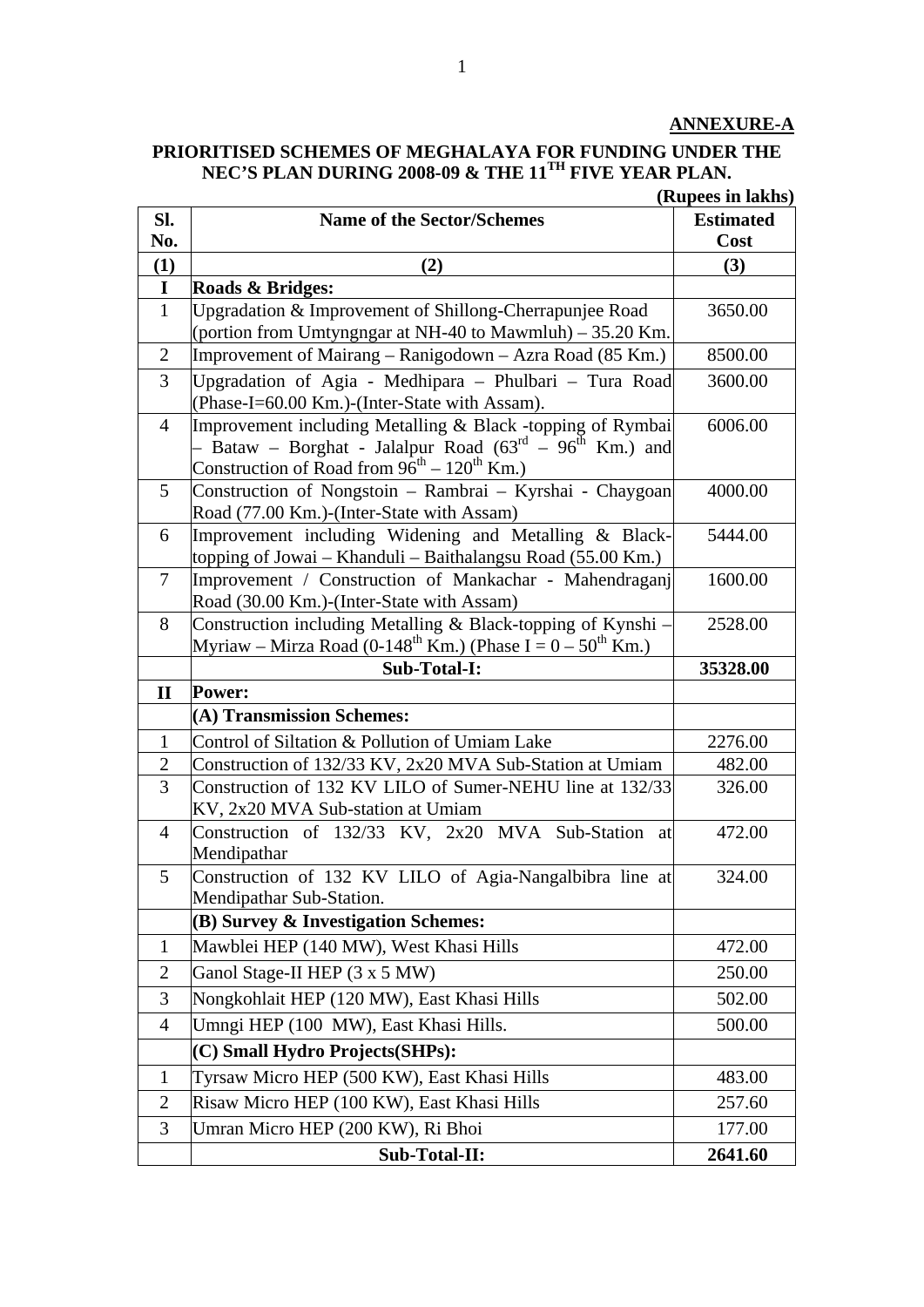#### **PRIORITISED SCHEMES OF MEGHALAYA FOR FUNDING UNDER THE NEC'S PLAN DURING 2008-09 & THE 11TH FIVE YEAR PLAN.**

## **(Rupees in lakhs)**

| vı.<br>No. | <b>Name of the Sector/Schemes</b> | <b>Estimated</b><br>Cost |
|------------|-----------------------------------|--------------------------|
|            |                                   | J                        |

Contd/- 2 -

| III            | <b>Agriculture:</b>                                                                                                                                                    |         |
|----------------|------------------------------------------------------------------------------------------------------------------------------------------------------------------------|---------|
| 1              | Agricultural Demonstration Pilot Projects in Meghalaya for<br>demonstrating the Multiple Cropping Syatem of Cultivation in<br><b>Compact Area</b>                      | 80.00   |
| 2              | Integrated Crop Development in Paddy Clusters in order to<br>promote Double Cropping.                                                                                  | 40.00   |
|                | Sub-Total-III:                                                                                                                                                         | 120.00  |
| $\bf{IV}$      | Horticulture:                                                                                                                                                          |         |
| $\mathbf{1}$   | Infrastructure Development for Maintenance of Germplasm<br>and Conservation of Elite Planting Materials of the NER for<br>Multiplication for the States of North East. | 327.00  |
| 2              | Setting up of Regional Training Centre for Commercial Cash<br>Crop Cultivation at Umsning                                                                              | 496.65  |
| 3              | Upgradation of Fruit Processing Unit at Dainadubi for<br>Processing Produce from Lower Assam and Meghalaya                                                             | 350.00  |
| 4              | Tea Processing Unit at Williamnagar.                                                                                                                                   | 132.71  |
| 5              | Propagation & Cultivation of Vegetables and Post Harvest<br><b>Handling including Vacuum Packaging</b>                                                                 | 200.00  |
|                | Sub-Total-IV:                                                                                                                                                          | 1506.36 |
| V              | A.H. & Veterinary:                                                                                                                                                     |         |
| $\mathbf{1}$   | Establishment of Regional Biological Production Centre, Upper<br>Shillong                                                                                              | 1053.00 |
| $\overline{2}$ | Strengthening of V.F.A. Training Institute                                                                                                                             | 276.67  |
|                | <b>Sub-Total-V:</b>                                                                                                                                                    | 1329.67 |
| VI             | <b>Fisheries:</b>                                                                                                                                                      |         |
| $\mathbf{1}$   | Integrated Fishery Development Programme for Jaintia Hills,<br>West Khasi Hills, East Garo Hills and South Garo Hills District.                                        | 100.00  |
| $\overline{2}$ | Capacity Building & Extension Programme                                                                                                                                | 30.00   |
| 3              | Setting up of Eco-Chinese Carp Hatchery.                                                                                                                               | 20.00   |
|                | Sub-Total-VI:                                                                                                                                                          | 150.00  |
|                | <b>VII</b> Information Technology:                                                                                                                                     |         |
| 1              | On e-Governance databases and application:                                                                                                                             | 500.00  |
| $\overline{2}$ | I.T. Professional Training Centre in Shillong                                                                                                                          | 440.00  |
| 3              | Creating Talent Pool of Employable Students to fuel the IT<br>Industry Growth in Meghalaya                                                                             | 360.00  |
| $\overline{4}$ | Computerisation of Directorates and field offices                                                                                                                      | 300.00  |
| 5              | Awarding Desktop PC/Entry Level Laptop to<br>students who have done well in Class X & XII                                                                              | 30.00   |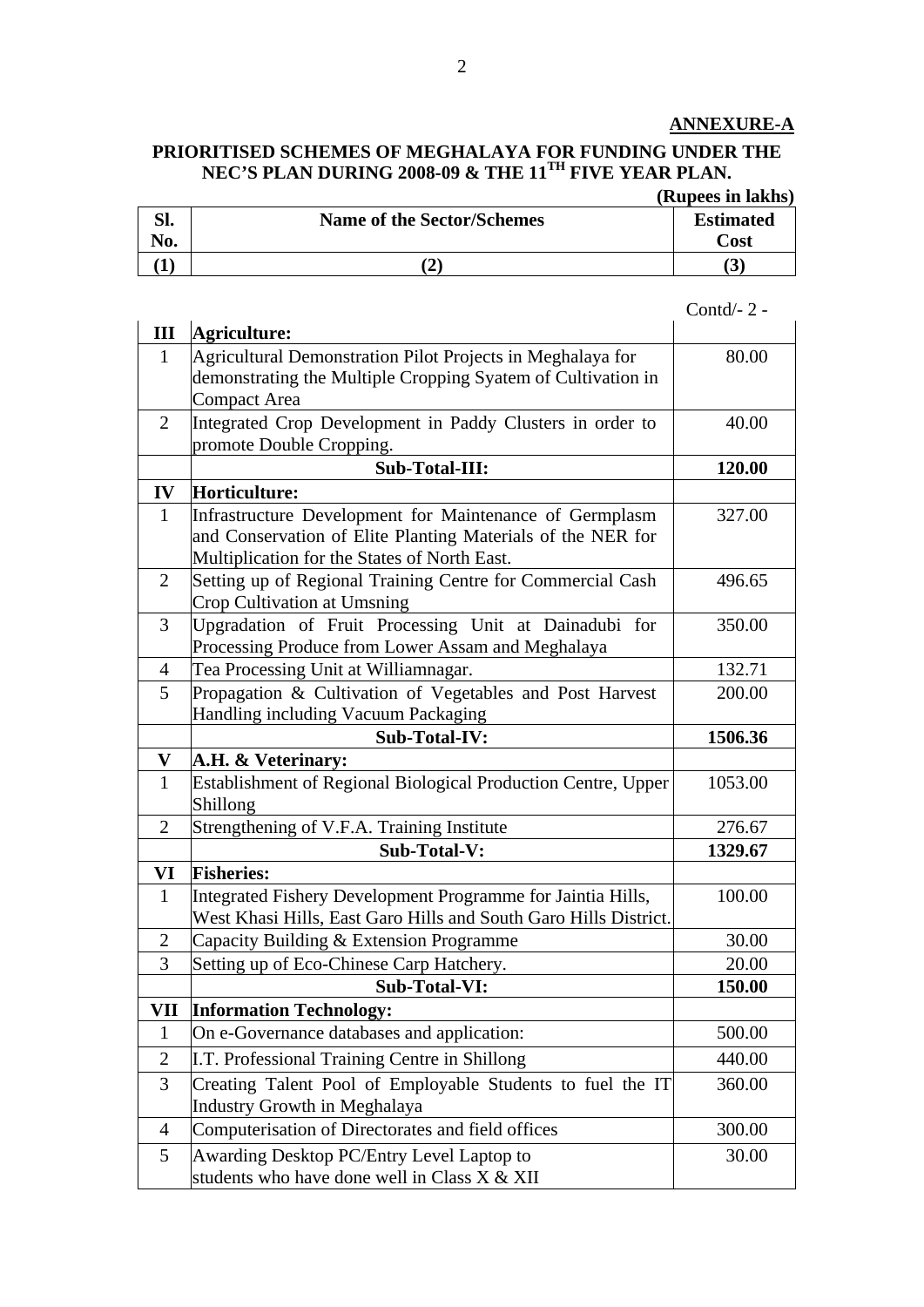#### **PRIORITISED SCHEMES OF MEGHALAYA FOR FUNDING UNDER THE NEC'S PLAN DURING 2008-09 & THE 11TH FIVE YEAR PLAN.**

# **(Rupees in lakhs)**

| DI. | <b>Name of the Sector/Schemes</b> | <b>Estimated</b> |
|-----|-----------------------------------|------------------|
| N0. |                                   | Cost             |
|     |                                   |                  |

|                          |                                                                                                    | Contd $/$ - 3 - |
|--------------------------|----------------------------------------------------------------------------------------------------|-----------------|
| 6                        | Integrated e-education and Tele Health Programme for Don                                           | 226.50          |
|                          | Bosco Schools in Meghalaya (NGO)                                                                   |                 |
| 7                        | Setting up of I.T Training at Don Bosco Technical (NGO)                                            | 155.00          |
|                          | Sub-Total-VII:                                                                                     | 2011.50         |
|                          | <b>VIII Science &amp; Technology:</b>                                                              |                 |
| 1                        | Propagation & Conservation of Indigeneous Wild Edible Plants<br>of Meghalaya                       | 150.00          |
| $\overline{2}$           | Preservation & Promotion of Herbal & Aromatic Plants                                               | 100.00          |
| 3                        | Setting up of a State Planetorium                                                                  | 400.00          |
| $\overline{4}$           | Activity Enhancement Scheme of Shillong Science Centre                                             | 50.00           |
| 5                        | <b>Technology Resource Centres Scheme</b>                                                          | 150.00          |
| 6                        | Remote Sensing Unit under State S&T Council                                                        | 50.00           |
| $\overline{\mathcal{L}}$ | <b>Technology Demonstration Villages Scheme</b>                                                    | 100.00          |
|                          | <b>Sub-Total-VIII:</b>                                                                             | 850.00          |
| IX                       | Tourism:                                                                                           |                 |
| $\mathbf{1}$             | Development of Tourist Spots in West Garo Hills, Jaintia Hills<br>& East Khasi Hills               | 245.46          |
| 2                        | Creation of Tourist Park-cum-Recreational Facilities at Marai<br>Cave in Nongkrem                  | 320.83          |
| 3                        | Development of Tourist Park at Lailad, Ri Bhoi                                                     | 241.50          |
| $\overline{4}$           | Making of Promotional Film for the Department of Tourism,<br>Meghalaya                             | 59.37           |
|                          | <b>Sub-Total-IX:</b>                                                                               | 867.16          |
| $\mathbf X$              | <b>Health &amp; Family Welfare:</b>                                                                |                 |
| $\mathbf{1}$             | Procurement of Equipments for different Health Institutions of<br>Meghalaya                        | 326.28          |
| $\overline{2}$           | Vocational Speech Therapy Unit                                                                     | 225.00          |
| 3                        | <b>Establishment of Tele-Medicine Centre</b>                                                       | 207.17          |
|                          | Sub-Total-X:                                                                                       | 758.45          |
| XI                       | <b>Industries:</b>                                                                                 |                 |
| $\mathbf{1}$             | Carreer Guidance and Entrepreneurship Development.                                                 | 8.68            |
| $\overline{2}$           | North East Trade Expos.                                                                            | 5.00            |
| 3                        | Conducting On - The - Job Training for Rural Artisans under<br><b>MKVIB</b>                        | 55.29           |
| $\overline{4}$           | Financial Assistance for Vocational Training at Lakme India<br>Training Institute, Andheri, Mumbai | 1.50            |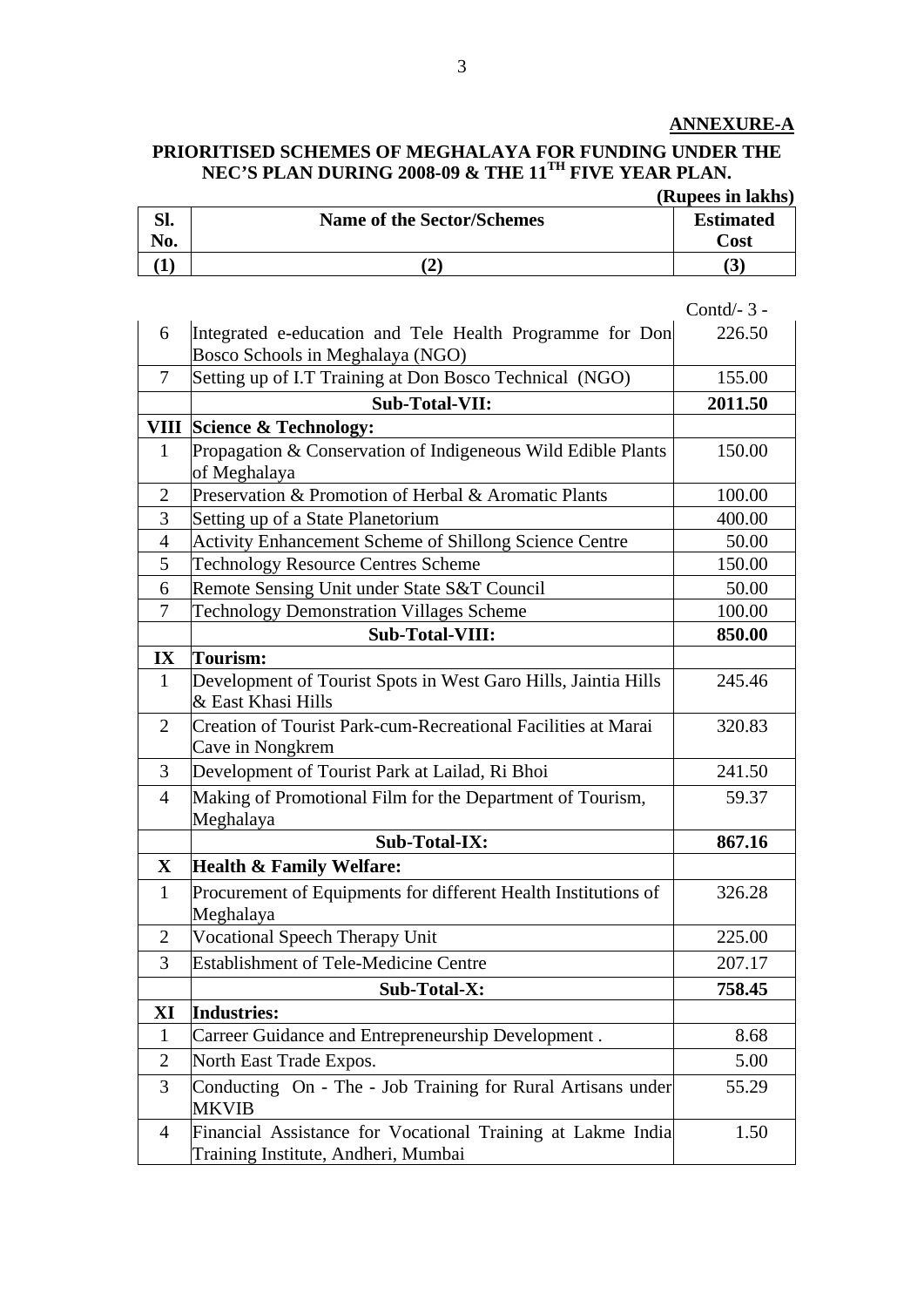#### **PRIORITISED SCHEMES OF MEGHALAYA FOR FUNDING UNDER THE NEC'S PLAN DURING 2008-09 & THE 11TH FIVE YEAR PLAN.**

## **(Rupees in lakhs)**

| C11<br>ט. | <b>Name of the Sector/Schemes</b> | <b>Estimated</b> |
|-----------|-----------------------------------|------------------|
| No.       |                                   | Cost             |
|           |                                   |                  |

|                |                                                                                                          | Contd $/$ -4 - |
|----------------|----------------------------------------------------------------------------------------------------------|----------------|
| 5              | Three-Month Vocational Training Programme on Candle<br>Making, Flower Making, & Soap Making conducted by | 2.45           |
|                | Lumparing Thrift & Credit Society.(NGO)<br>Sub-Total-XI:                                                 | 72.92          |
| XII            | <b>Forest &amp; Environment:</b>                                                                         |                |
| $\mathbf{1}$   |                                                                                                          | 250.00         |
|                | Development of Medicinal Plants in Meghalaya                                                             |                |
| $\overline{2}$ | Resource Mapping & Inventory on Bamboo in Meghalaya-A<br>Remote Sensing & GIS Approach                   | 21.00          |
| 3              | Afforestation in Critical Catchment Areas of H.E. Power                                                  | Concept        |
|                | Projects                                                                                                 | Paper only     |
|                | Sub-Total-XII:                                                                                           | 271.00         |
| XIII           | Sericulture & Weaving:                                                                                   |                |
| $\mathbf{1}$   | Common Infrastructure facility for Silk Weaving Technology in<br>4 (four) districts of Meghalaya         | 396.00         |
| 2              | Sericulture Youth Employment Development Programme.                                                      | 345.58         |
| 3              | <b>Upgradation of Handloom Training Institute-cum-Community</b><br>Handloom Fabrics Production Unit.     | 186.23         |
|                | Sub-Total-XIII:                                                                                          | 927.81         |
| <b>XIV</b>     | <b>Sports &amp; Youth Affairs:</b>                                                                       |                |
| 1              | Indoor Stadium at Pynthor, East Khasi Hills District                                                     | 213.00         |
| $\overline{2}$ | Outdoor Stadium at Dkhiah, Jaintia Hills District.                                                       |                |
|                |                                                                                                          | 256.00         |
| 3              | Sitting Gallery at Jatap near Shella, East Khasi Hills District.                                         | 216.00         |
| $\overline{4}$ | Outdoor Stadium at Mawlangwir, West Khasi Hills District                                                 | 219.00         |
| 5              | Indoor Sports Hall at Bajengdoba, West Garo Hills District                                               | 206.00         |
|                | Sub-Total-XIV:                                                                                           | 1110.00        |
| XV             | <b>Education:</b>                                                                                        |                |
| $\mathbf{1}$   | Training of Elementary School teachers of Meghalaya in<br>Science & Mathematics                          | 135.54         |
| $\overline{2}$ | Training of Secondary & Higher Secondary School teachers of<br>Meghalaya in Science & Mathematics        | 26.84          |
| 3              | <b>Construction of Central Evaluation Hall-cum-Hostel-cum-</b><br>Seminar Hall for MBOSE, Tura           | 162.48         |
| $\overline{4}$ | Vocationalisation of Special Education for the Physically<br>Challenged.                                 | 157.20         |
| 5              | Construction of Brick Wall Boundary Fencing with RCC Frame<br>Structure in MBOSE, Tura                   | 133.00         |